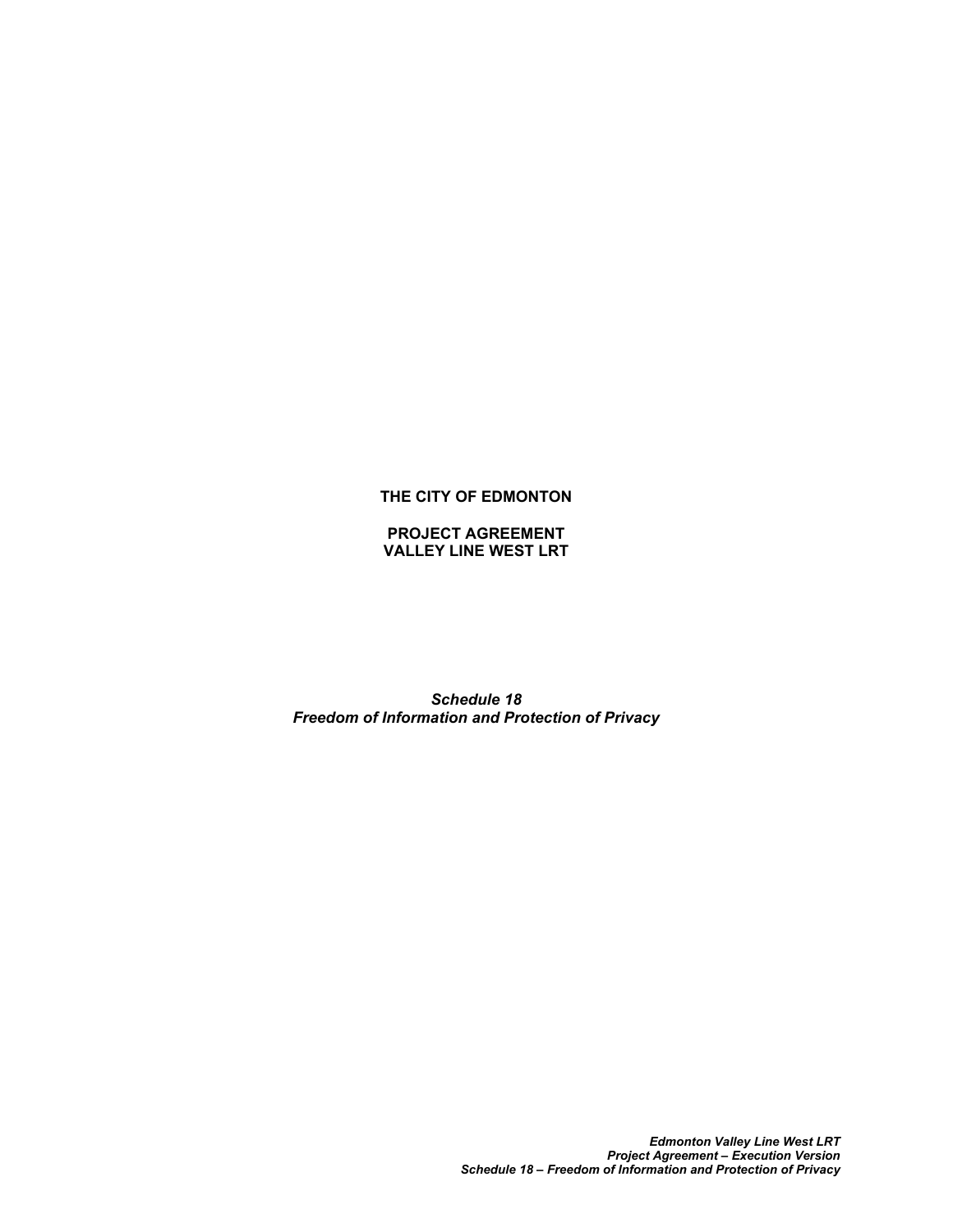# **TABLE OF CONTENTS**

| 1 <sub>1</sub> |  |
|----------------|--|
| 2.             |  |
| 3.             |  |
| 4.             |  |
| 5.             |  |
| 6.             |  |
| 7.             |  |
| 8.             |  |
| 9.             |  |
| 10.            |  |
| 11.            |  |
| 12.            |  |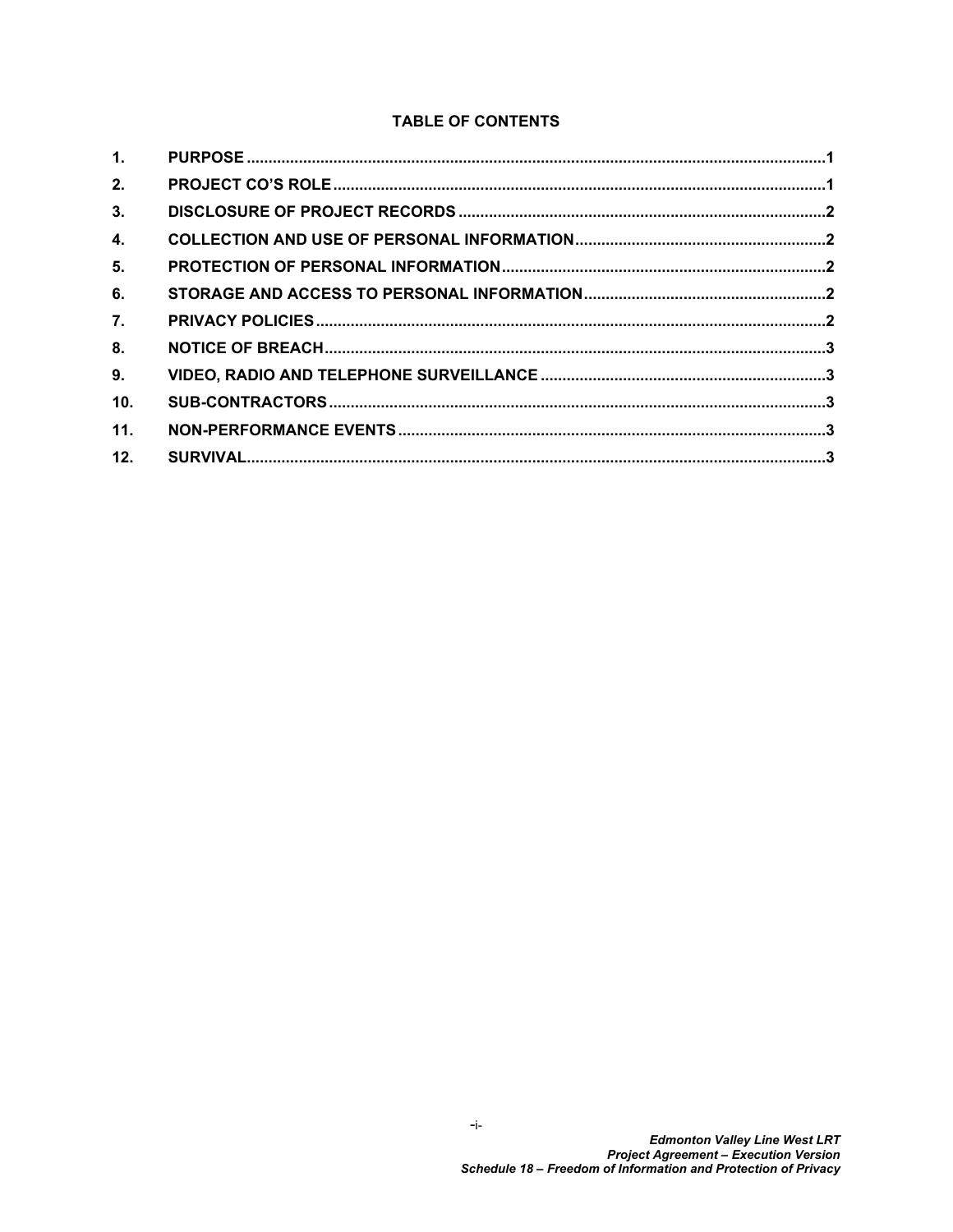#### **SCHEDULE 18**

#### **FREEDOM OF INFORMATION AND PROTECTION OF PRIVACY**

#### <span id="page-2-0"></span>**1. PURPOSE**

- (a) The purpose of this Schedule 18 *[Freedom of Information and Protection of Privacy]* is to identify Project Co's obligations in relation to managing Project Records for the purposes of the *Freedom of Information and Protection of Privacy Act* RSA 2000 c F-25 ("**FOIP Act**").
- (b) For the purposes of this Schedule 18 *[Freedom of Information and Protection of Privacy]*, "personal information" has the same meaning as it does in the FOIP Act.
- (c) Project Co shall comply with the requirements of this Schedule 18 *[Freedom of Information and Protection of Privacy]* in relation to the collection, use, disclosure, storage or destruction of Project Records in its custody or control unless it receives the City's express written direction to manage those records in a different manner.

#### <span id="page-2-1"></span>**2. PROJECT CO'S ROLE**

- (a) As Project Co has contracted to provide services under contract with the City, Project Co is deemed by the FOIP Act to be the City's employee and any Project Records held by Project Co or its subsidiaries are deemed to be within the City's custody and control and subject to the FOIP Act.
- (b) Project Co agrees to manage Project Records in accordance with the requirements of the FOIP Act, and, without limitation, Project Co shall:
	- (i) ensure the security of any record containing personal information within its custody or control;
	- (ii) retain and be able to produce Project Records, unless they are destroyed in accordance with a records retention and destruction schedule agreed to by the City;
	- (iii) meet the FOIP Act's requirements for the collection, use, or disclosure of any record containing personal information;
	- (iv) prohibit the disclosure of third party business information if it meets the requirements for non-disclosure under the FOIP Act; and
	- (v) cooperate with the City's FOIP head (the City Manager) or delegate to ensure that the City is able to perform its duties and functions under the FOIP Act, regardless of the physical location of Project Records.
- <span id="page-2-2"></span>(c) If the City receives a request for Project Records that are within Project Co's custody or control, Project Co shall provide to the City such Project Records as are requested by the City within 7 days of receipt of a written request from the City, in order to provide for sufficient time for the City to meet its statutory obligations and timelines for redacting and disclosing records or engaging third parties as required by the FOIP Act. The provisions of Sections 17.3 and 17.4 of the Project Agreement shall apply to any Confidential Information contained in such Project Records. Project Co may make representations to the City if it considers that any such Project Records contain business or other information that meets the requirements for non-disclosure under the FOIP Act.

1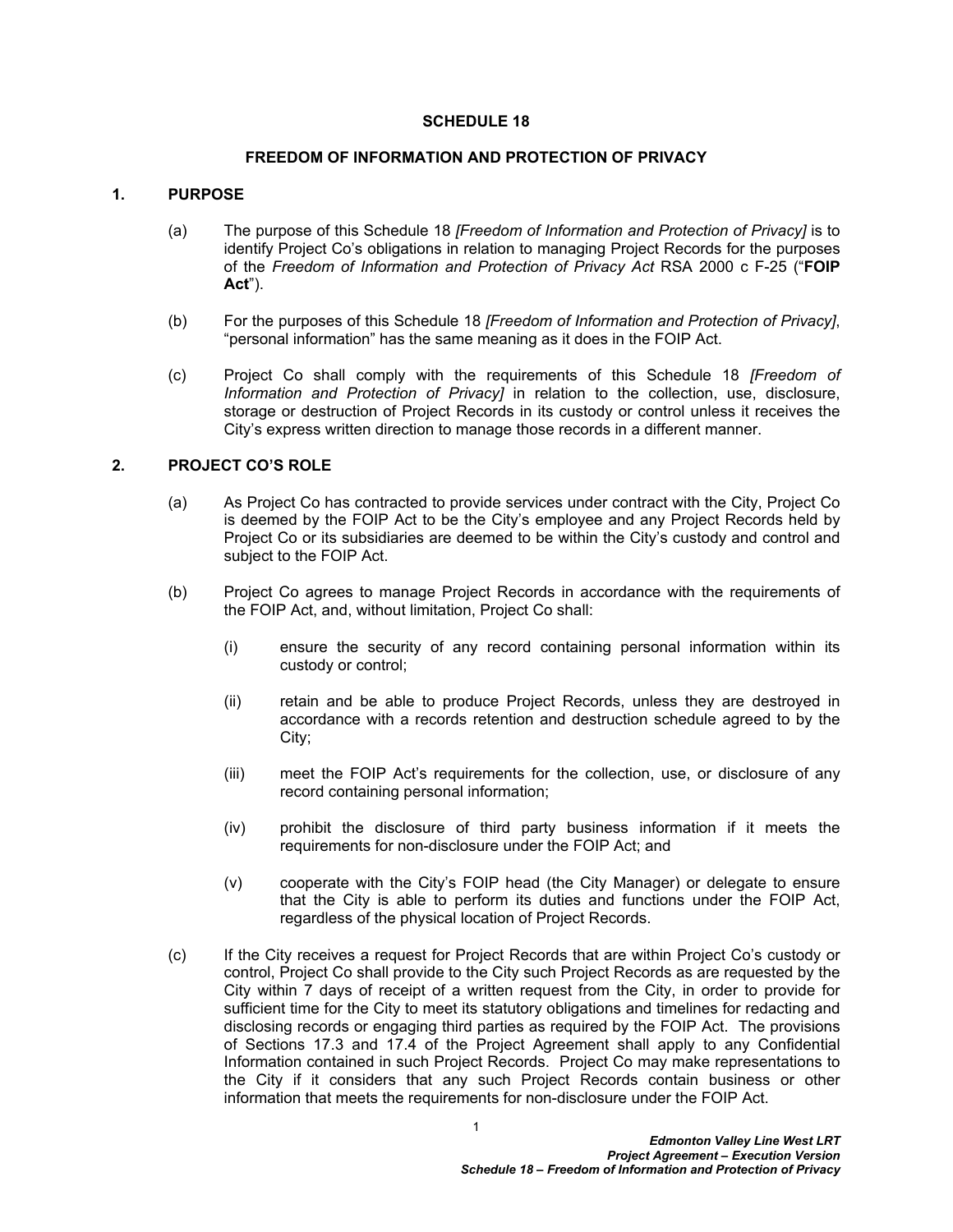- (d) Project Co may not disclose Project Records that are within Project Co's custody or control to third parties without the City's express written consent, except as provided in this Schedule, or as otherwise required to comply with a subpoena, warrant or order made by a court, person or body having jurisdiction in Alberta to compel production of information, or with an Alberta rule of court that relates to the production of information, provided that Project Co, to the extent possible, first provides the City with notice of the subpoena, warrant, order, or rule.
- (e) Project Co shall not destroy Project Records, except in accordance with a mutually agreed upon retention and destruction schedule, or with the City's express written consent.

## <span id="page-3-0"></span>**3. DISCLOSURE OF PROJECT RECORDS**

- <span id="page-3-5"></span>(a) Subject to Section [2\(c\)](#page-2-2) of this Schedule, Project Co may only disclose Project Records within its custody or control to the Senior Lenders and to Project Co's employees and Sub-contractors who need the information in the Project Records to perform their functions, and otherwise only in accordance with the City's express written consent.
- (b) Without limiting the generality of Section [3\(a\)](#page-3-5) of this Schedule, Project Co shall not disclose Project Records containing personal information, third party business information, or intergovernmental affairs information, except as provided for in this Agreement or as expressly directed by the City.

## <span id="page-3-1"></span>**4. COLLECTION AND USE OF PERSONAL INFORMATION**

Project Co may only collect and use or access personal information in strict compliance with the requirements for collection and use as provided in the FOIP Act.

#### <span id="page-3-2"></span>**5. PROTECTION OF PERSONAL INFORMATION**

- (a) Project Co must ensure the security of Project Records containing personal information within its custody or control by making reasonable arrangements to protect it from unauthorized collection, use, access, disclosure or destruction, and shall provide to the City specific information regarding the steps taken to fulfill this requirement.
- (b) Project Co shall make changes requested by the City for the purpose of meeting current or new technological change or privacy and records best practices and due diligence requirements in relation to the collection, use, access, disclosure, storage or destruction of Project Records within the custody or control of Project Co containing personal information.

### <span id="page-3-3"></span>**6. STORAGE AND ACCESS TO PERSONAL INFORMATION**

Project Co shall not store personal information from or in Project Records on cloud based solutions or outside of Canada without the City's prior express written consent, such consent not to be unreasonably withheld. Project Co shall provide the City with any information or assistance the City requires in order to conduct privacy impact assessments, due diligence or evaluations as part of the City determining whether or not to provide consent.

#### <span id="page-3-4"></span>**7. PRIVACY POLICIES**

Promptly upon the City's request, Project Co shall provide to the City copies of Project Co's and it Subcontractor's privacy policies, procedures, practices, guidelines and similar documents to allow the City